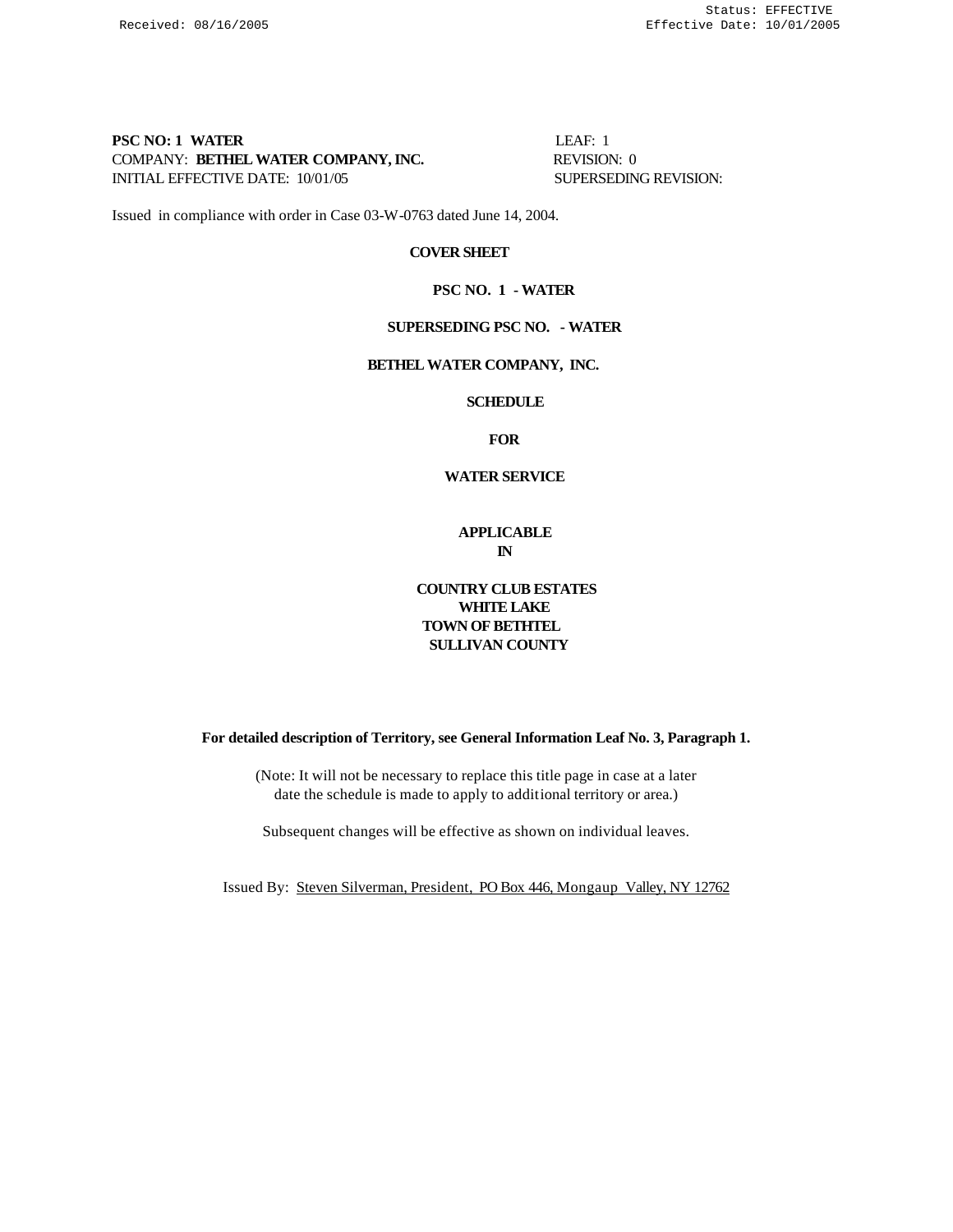# **PSC NO: 1 WATER** LEAF: 2 COMPANY: **BETHEL WATER COMPANY, INC.** REVISION: 0 INITIAL EFFECTIVE DATE: 18/01/05 SUPERSEDING REVISION: Issued in compliance with order in Case 03-W-0763 dated June 14, 2004.

# **TABLE OF CONTENTS**

# **GENERAL INFORMATION** LEAF NO.

| 1. | Territory                                                                    | 3              |
|----|------------------------------------------------------------------------------|----------------|
| 2. | <b>Application for Water Service</b>                                         | 3              |
| 3. | Deposits - Security                                                          | 3              |
| 4. | Deposits - Interest                                                          | 4              |
| 5. | Deposits - Return                                                            | $\overline{4}$ |
| 6. | Deposits - Other                                                             | 4              |
| 7. | <b>General Rules</b>                                                         | $5 - 6$        |
| 8. | Metered Service                                                              | $6 - 7$        |
| 9. | <b>Unmetered Service</b>                                                     | 7              |
|    | 10. Extension of Mains                                                       | 7              |
|    | 11. Discontinuance of Service - Non-payment                                  | $7 - 8$        |
|    | 12. Discontinuance of Service - Other                                        | $8 - 9$        |
|    | 13. Discontinuance of Residential Service - Special Procedures               | 9              |
|    | 14. Deferred Payment Agreements                                              | 9              |
|    | 15. Complaint Handling Procedures                                            | 10             |
|    | 16. Restoration of Service                                                   | $10 - 11$      |
|    | 17. Interest on Customer Overpayments                                        | 11             |
|    | 18. Regulation                                                               | 11             |
|    | <b>RATES</b><br>Service Classification No. 1<br>Service Classification No. 2 |                |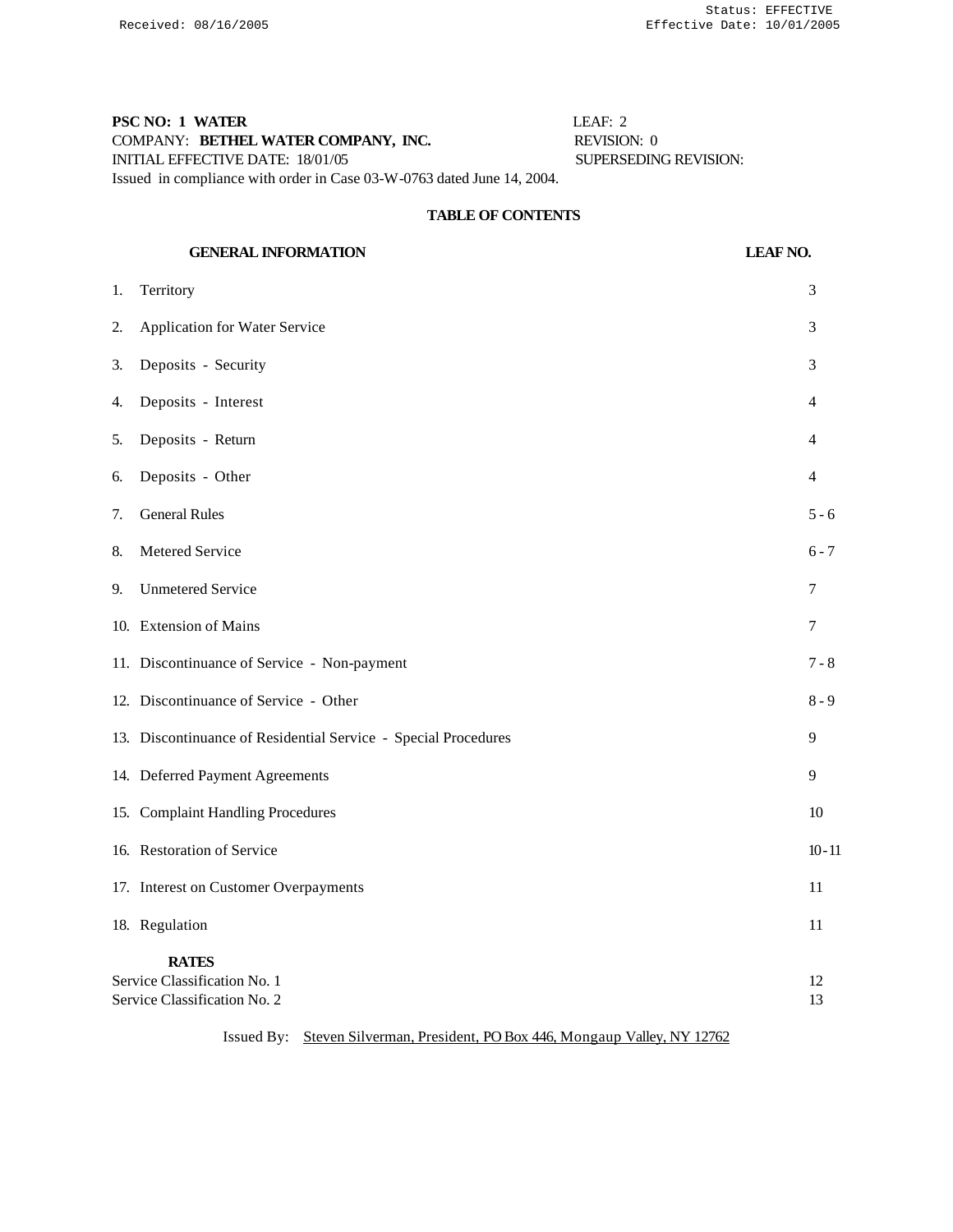# **PSC NO: 1 WATER** LEAF: 3 COMPANY: **BETHEL WATER COMPANY, INC.** REVISION: 0 INITIAL EFFECTIVE DATE: 10/01/05 SUPERSEDING REVISION: Issued in compliance with order in Case 03-W-0763 dated June 14, 2004.

# **GENERAL INFORMATION**

1. Territory Country Club Estates White Lake Town of Bethel Sullivan County

- 2. Application for Water Service
	- A. Written application for service may be required.
	- B. A separate application may be required for each premises.
	- C. Premises may be subject to inspection by the company.
	- D. Applications need not be accepted from customers with charges due on any water accounts with the company. The company must accept an application if the customer enters into a deferred payment agreement.
	- E. Service pipe installations are subject to company approval.
- 3. Deposits Security
	- A. As a condition of receiving service, the company may require a deposit from customers that are delinquent (having a bill remaining unpaid 23 days from the date mailed), seasonal, short term or temporary or who have had service terminated for non-payment during the preceding 6 months. In addition, a deposit may also be required from a non-residential customer whose credit has not been established with the company. A delinquent customer shall be provided with a written notice 20 days before the deposit is assessed which states that failure to make timely payments will permit the company to require a deposit from such customer.
	- B. Deposits from applicants and customers may not exceed two times the estimated average monthly bill for a calendar year, except in the case of customers whose usage varies widely where deposits may not exceed twice the average monthly bill for the peak season.
	- C. The company shall perform an annual review of the billing history of every customer who has a deposit with the company to assure that a deposit is still required under (3A) above and that the amount of the deposit conforms with (3B) above. The company reserves the right to review the deposit at any time. If a review shows that the deposit held falls short of the amount the company may require by 25 percent or more, the company may require the payment of an additional amount. If a review shows that the deposit held exceeds the amount required by 25 percent or more, the company shall refund the excess to the customer. The customer may request a downward revision of the deposit.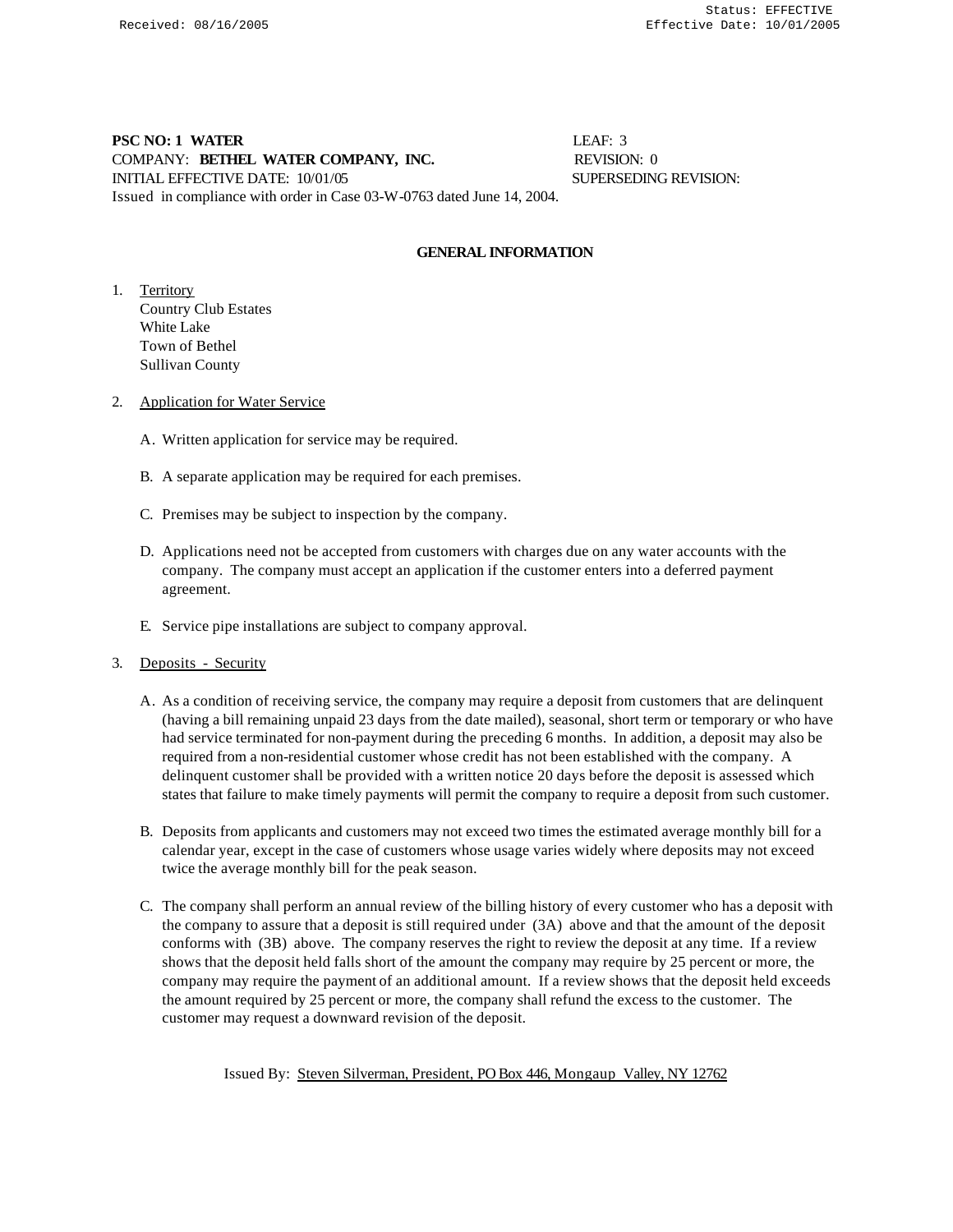# **PSC NO: 1 WATER** LEAF: 4 COMPANY: **BETHEL WATER COMPANY, INC.** REVISION: 0 INITIAL EFFECTIVE DATE: 10/01/04 SUPERSEDING REVISION:

Issued in compliance with order in Case 03-W-0763 dated June 14, 2004.

# **GENERAL INFORMATION**

# 4. Deposits - Interest

Every deposit shall earn simple interest at the rate per annum prescribed by the Public Service Commission. The interest must be paid to customers when the deposit is returned. If the deposit has been held for 12 consecutive months or more, the interest must be credited to the customer no later than the first bill rendered after the next succeeding first day of October and at the end of each succeeding 12 month period.

# 5. Deposits - Return

- A. The company shall return to a customer a deposit or portion of a deposit and all interest thereon no more than 30 days after:
	- (1) the day the account is closed and all bills are paid; or
	- (2) the date of the first bill for service rendered after a 12 month period during which time the customer was not delinquent, provided there is no other basis for the company to request a deposit; or
	- (3) a review of the deposit shows that a reduction of the deposit is warranted.
- B. A deposit or portion of a deposit plus interest thereon that is subject to return may be credited to the customer's account in the amount of any outstanding charges. If any balance remains, a refund check shall be issued.

# 6. Deposits - Other

- A. In the event that the applicant desires service for a trailer or other non-permanent structure, he shall deposit with the company all costs of the connection of such service. Said deposit shall bear simple interest as required above and shall be refunded at the end of 10 years, or sooner in the event that a permanent structure for such service connection is comp leted.
- B. The company may also require deposits from customers to guarantee future payments as set forth in lawn sprinkler, main extension, or other forms of contracts which are in a form approved by the Public Service Commission. The interest rates for these deposits will be the same as the interest rates for security deposits and such interest will be credited to the customer as prescribed by Commission rules.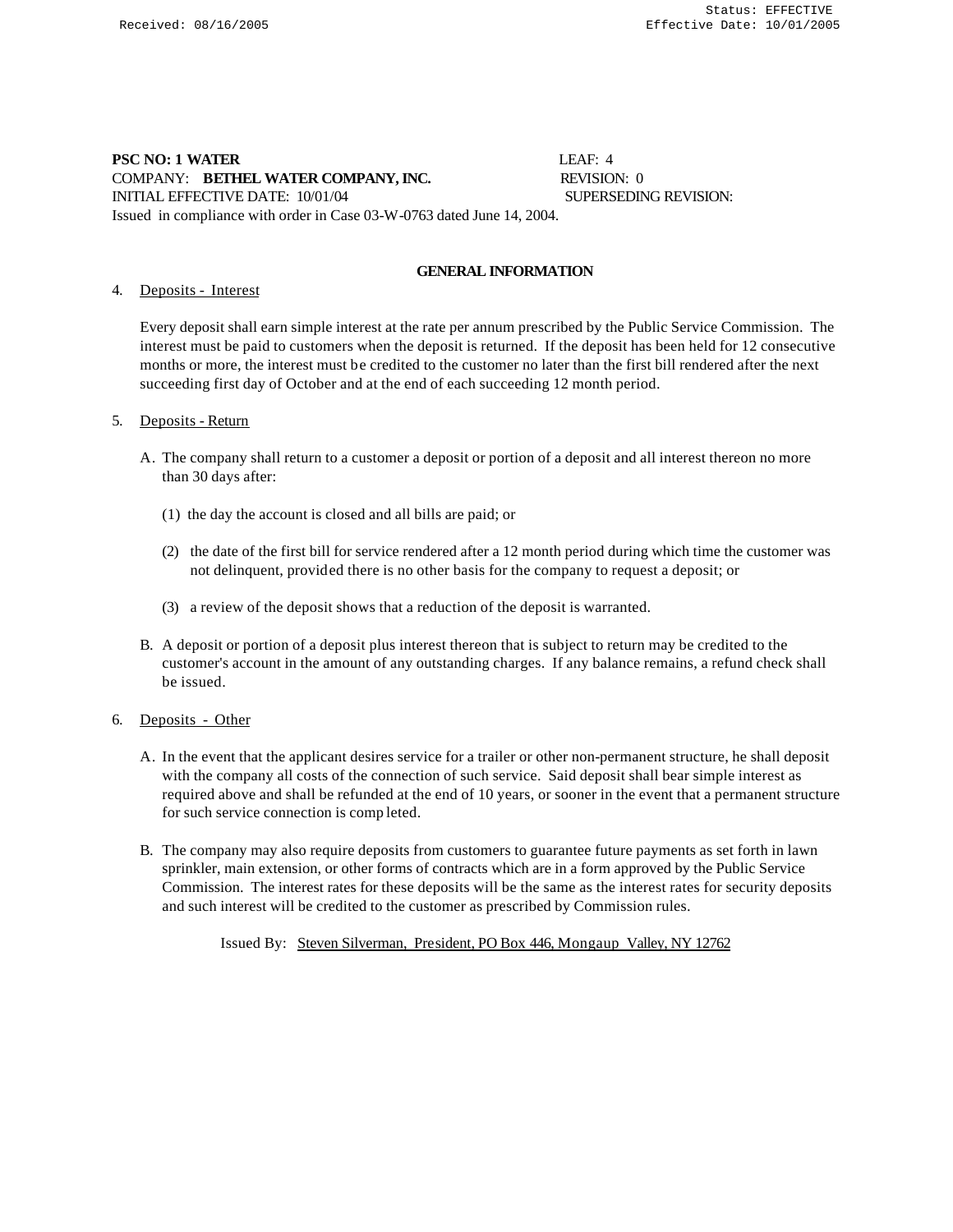# **PSC NO: 1 WATER** LEAF: 5 COMPANY: **BETHEL WATER COMPANY, INC.** REVISION: 0 INITIAL EFFECTIVE DATE:  $10/01/05$  SUPERSEDING REVISION: Issued in compliance with order in Case 03-W-0763 dated June 14, 2004.

# **GENERAL INFORMATION**

# 7. General Rules

- A. Customers must provide 10 days' written notice prior to the date on which termination of service is requested or prior to a change of occupancy, until which date the customer will be responsible for payment of service.
- B. Fire hydrants shall not be used without the written permission of the company or unless in conformance with filed fire protection tariff provisions.
- C. The company will not be liable for damage resulting from the presence of its facilities, supply, or use of water service, except damage resulting from gross negligence of the company.
- D. The company may shut off water in its mains to make repairs and extensions. Where possible, proper advance notice will be made to customers affected.
- E. The use of water for sprinkling, swimming pools, or other less essential uses may be restricted or prohibited where such use may unreasonably reduce the adequacy of service for other domestic purposes.
- F. There must be a separate service for each premises.
- G. Installation of service pipes and mains will not normally be made when the ground is frozen.
- H. The customer is responsible for service pipes and plumbing within the property line. Any plumbing work done on the customer's service pipe is subject to approval by the company. No underground work shall be covered up until it has been inspected and approved by the company.
- I. All leaks on customer premises or the customer portion of the service pipe must be repaired as soon as possible.
- J. All mains, services (up to the property line) and other water system facilities will be maintained and replaced by the company.
- K. The company will supply water in the distribution system at pressures between 20 and 100 pounds per square inch (psi) and will strive, where practicable, to maintain a normal working pressure of 60 psi with a minimum of 35 psi. If the company makes changes to its system which cause the pressure to increase to over 100 psi to existing customers, the company will be responsible for the first installation of the necessary equipment in the customer's premises. From that point on the equipment will be considered part of the customer's internal plumbing and the customer will be responsible for its maintenance or replacement. If a water pressure reducing valve, in the customer's or applicant's opinion, is necessary or desired to safeguard the plumbing, it is the customer's or applicant's responsibility to purchase, install and maintain this equipment. Where a pressure reducing valve is used it is also advisable to install a suitable pressure relief valve. All installations will comply with the local building codes and standards and are considered a part of the customer's internal plumbing.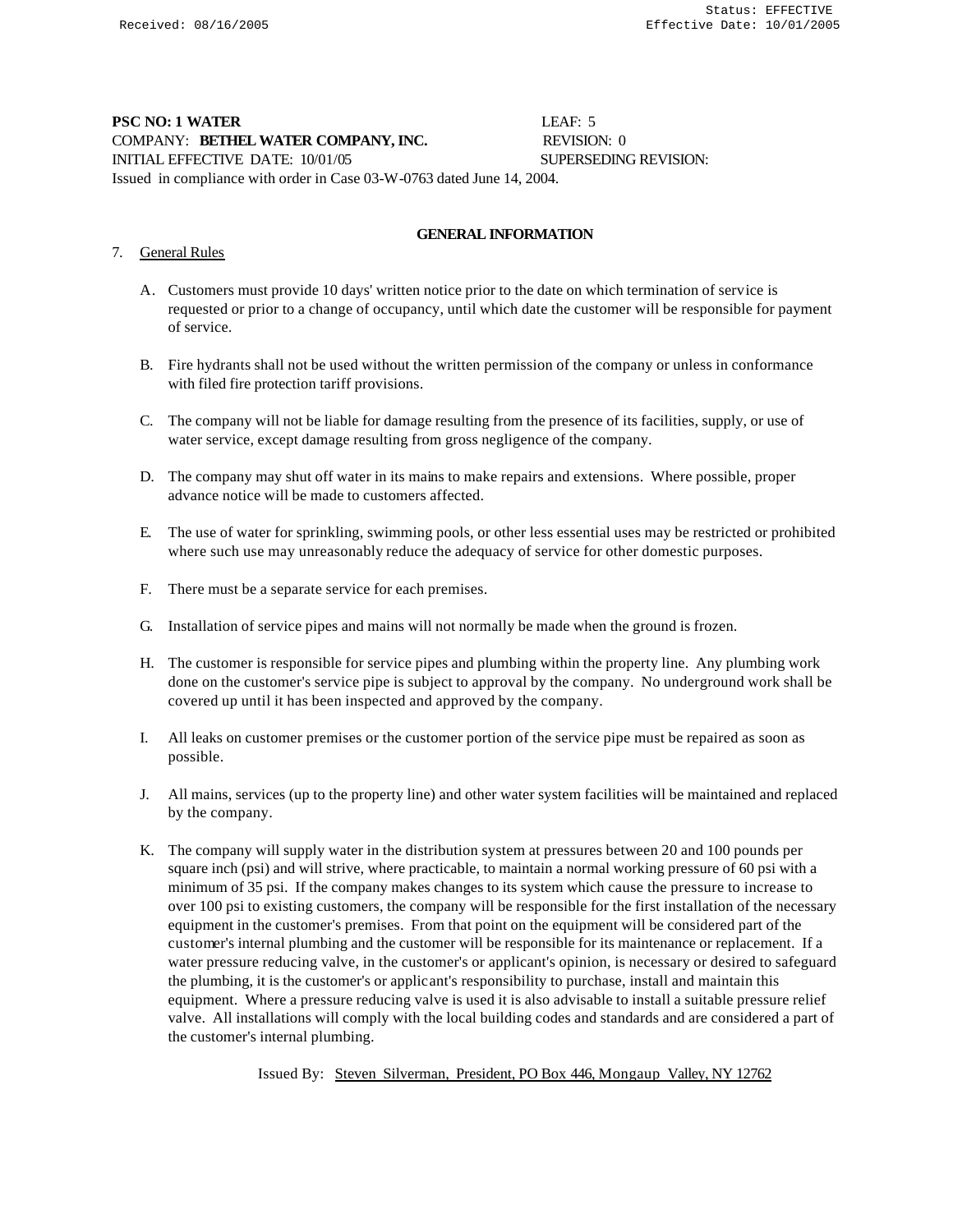# **PSC NO: 1 WATER** LEAF: 6 COMPANY: **BETHEL WATER COMPANY, INC.** REVISION: 0 INITIAL EFFECTIVE DATE: 10/01/05 SUPERSEDING REVISION: Issued in compliance with order in Case 03-W-0763 dated June 14, 2004.

# **GENERAL INFORMATION**

- L. Where an applicant is seeking service at an elevation or gradient which could not otherwise be adequately serviced by existing plant, the company will require that the applicant bear the additional cost of providing such extraordinary service, or in the alternative, require the applicant to purchase, install and maintain the necessary special equipment, such as a hydro-pneumatic system, needed to serve the premises. The installation of a hydro-pneumatic system as part of the customer's internal plumbing may be subject to approval of the Health Department and should comply with local building codes and standards.
- M. Cross connections to water sources other than the company's or with other facilities are strictly prohibited. Customers must, at their expense, install and maintain such backflow prevention devices as may be required by the company in accordance with good water works practice or applicable laws or regulations.
- N. Customers must permit company representatives to enter their premises on reasonable request for purposes relating to the operation and maintenance of the company's system, including inspection of the customer's and the company's facilities, installation, reading, testing, replacement and removal of meters, and terminating and restoring service.
- O. No person shall maliciously, willfully or negligently break, damage, destroy, uncover, deface, block access to or tamper with any pipe, valve, meter, structure, appurtenance or equipment which is a part of the water works system.
- 8. Metered Service provided for in Service Class No. \_\_\_
	- A. A meter of a type approved by the Commission is required for each premises.
	- B. The company will furnish, install, and maintain the meter. Unless the meter register is set at zero, the company shall attach a tag with the date and meter dial reading at the time of installation.
	- C. The customer will provide a location for the meter acceptable to the company and will be responsible for the cost of repairing damage resulting from human interference, frost, backflow of hot water, or other such causes.
	- D. Where the company agrees it is necessary to set a meter outside the building, it shall be installed at the expense of the customer in a pit acceptable to the company which is both water-tight and frostproof. The cover of the pit shall be fastened with a convenient locking device. Where the distance from the property line to the front wall of the building is greater than 75 feet, the company may require that the meter be set in a pit at or near the property line. If the pit is to be installed on property not owned or controlled by the customer, written consent of the owner of the property shall be obtained prior to the installation.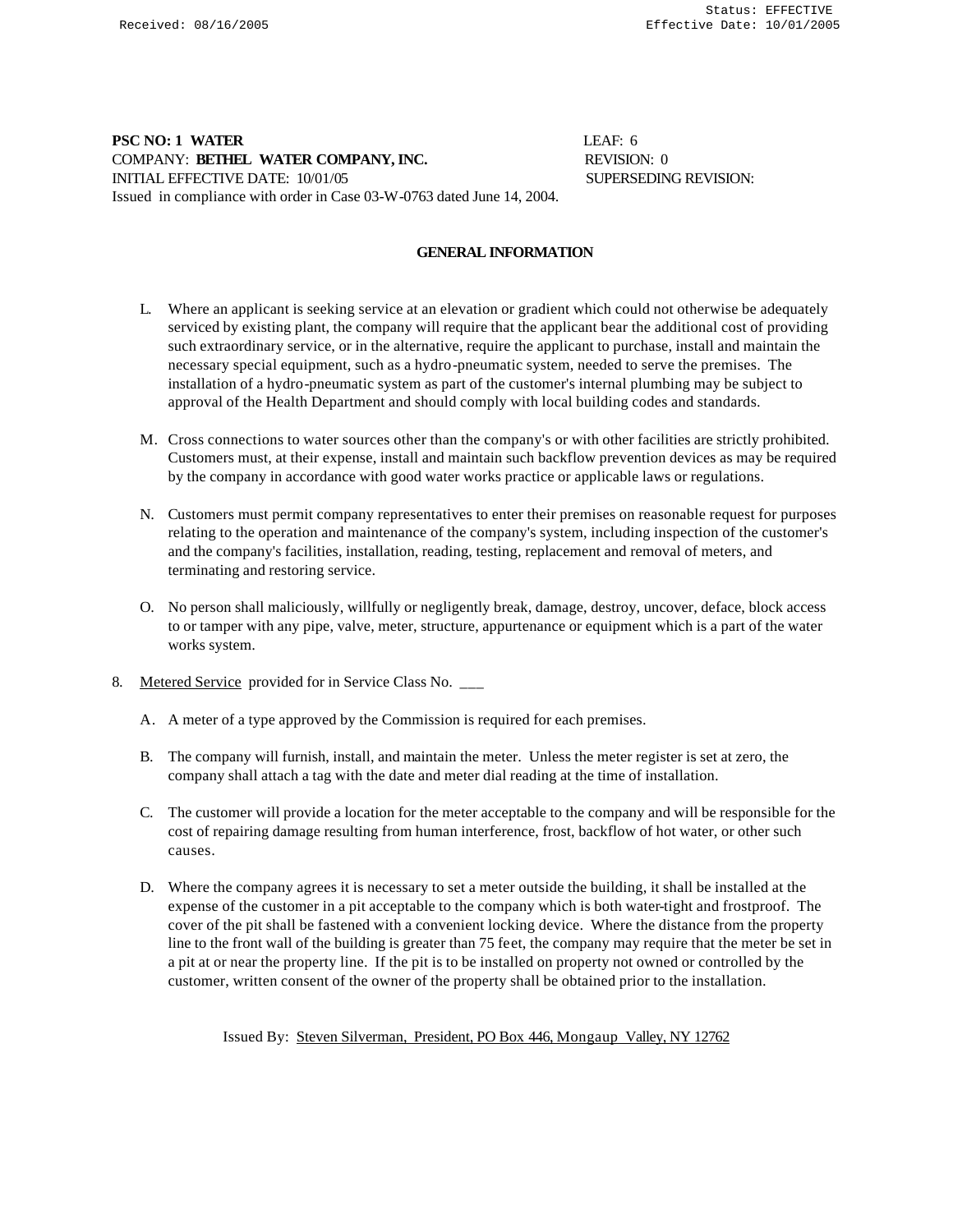# **PSC NO: 1 WATER LEAF: 7** COMPANY: **BETHEL WATER COMPANY, INC.** REVISION: 0 INITIAL EFFECTIVE DATE: 10/01/05 SUPERSEDING REVISION: Issued in compliance with order in Case 03-W-0763 dated June 14, 2004.

# **GENERAL INFORMATION**

- E. The company reserves the right to remove, test, and replace the meter.
- F. The company shall afford the customer an opportunity to verify the final reading of any water meter removed from the premises and obtain the customer's signature on a meter removal card which shows the date removed and the reading.
- G. Meters will be tested in conformance with rules of the Public Service Commission. In the case of a disputed account involving the accuracy of the meter, the company will have the meter tested upon the request of the customer. Should the customer request to have a second meter test within 1 year, the customer will be responsible for the actual cost incurred to have the meter tested including the cost to remo ve the meter, payable in advance to the company. This fee will be refunded if the meter's final weighted average is found to register in excess of 100 percent. Adjustments in bills for over-registration of the meter will be made in accordance with the current rules of the Public Service Commission.
- H. Bills will show meter readings and the dates read.
- I. Bills will be reasonably estimated where a meter has been inaccessible and will be so indicated on the bill.
- J. Where a meter has ceased to register or its percentage of accuracy cannot be determined, an estimated bill for the current period may be rendered. For all other periods the bill shall be the minimum applicable charge.
- 9. Unmetered Service (if applicable and provided for in Service Class No. 1 and No. 2).

All applicable provisions of this tariff shall apply.

#### 10. Extension of Mains

Mains will be extended in conformance with Commission Rules and Regulations found in 16 NYCRR, Part

# 501.

# 11. Discontinuance of Service - Non-Payment

 Service may be discontinued under the following provisions: for non-payment of any amount due for water supplied, for failure to make any payment due under a deferred payment agreement or for meter repairs (see Section 8C), for failure to post a required deposit or for failure to pay any fee or charge accruing under the contract or tariff.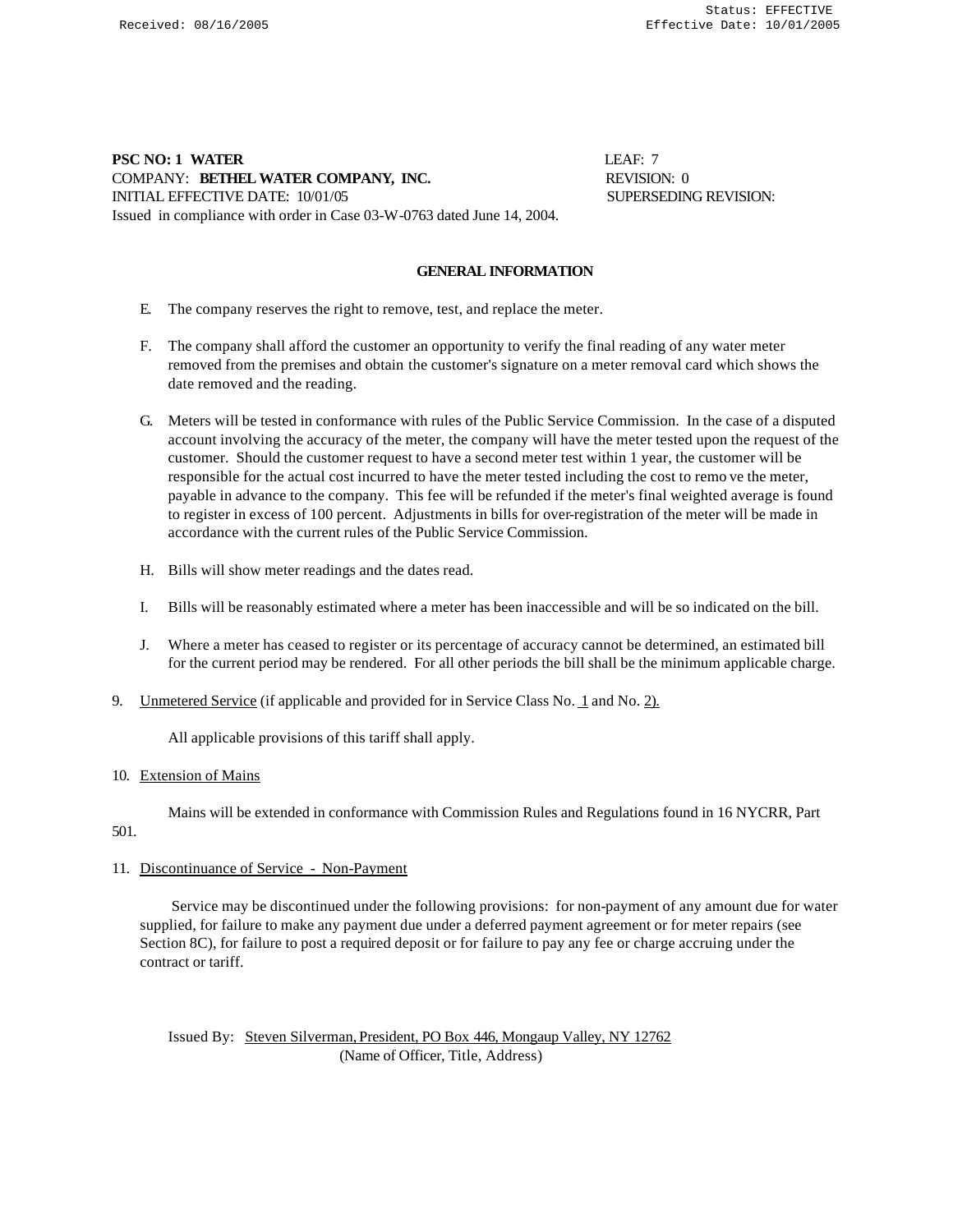# **PSC NO: 1 WATER** LEAF: 8 COMPANY: **BETHEL WATER COMPANY, INC.** REVISION: 0 INITIAL EFFECTIVE DATE:  $10/01/05$  SUPERSEDING REVISION: Issued in compliance with order in Case 03-W-0763 dated June 14, 2004.

#### **GENERAL INFORMATION**

- A. A bill not paid within 23 days of mailing is considered delinquent, and the company may discontinue service after complying with 16 NYCRR, Part 533 which requires: (1) 15 days written notice if served personally, or (2) 15 days after a registered letter containing such notice has been signed or refused, or (3) 18 days after mailing written notice in a post-paid wrapper. Service will not be re-established until payment of all proper arrears, charges and deposits is made or a deferred payment agreement is entered into. Receipt of a subsequently dishonored negotiable instrument in response to a notice of discontinuance shall not constitute payment of the customer's account and the company shall not be required to issue additional notice prior to discontinuance. There will be a charge for processing all returned checks equal to the bank charge plus a handling fee of \$5.00 (not to exceed the maximum allowed by section 5-328 of General Obligations Law).
- B. The company will not discontinue service to residential premises for non-payment of bills on a Friday, Saturday, Sunday, public holiday (as defined in General Construction Law), or on a day on which the utility's main office is closed. Discontinuance can only take place from Monday to Thursday between the hours of 8 a.m. and 4 p.m.
- C. The company will not discontinue service for non-payment of bills to any person or entity receiving public assistance if the payment for such service is to be paid directly by the Department of Social Services or by the local Social Services representatives.
- 12. Discontinuance of Service Other
	- A. Service rendered under any application, contract or agreement may be discontinued by the company after reasonable notice for any of the following reasons:
		- (1) For willful or indifferent waste of water due to any cause or for non-authorized use of water.
		- (2) For failure to protect from damage the meter and connection, or for failure to protect and maintain the service pipe or fixtures on the property of the customer in a condition satisfactory to the company.
		- (3) For tampering with any meter, connections, service pipe, curb cock, seal or any other appliance of the company controlling or regulating the customer's water supply.
		- (4) For failure to provide the company's employees reasonable access to the premises supplied, or for obstructing the way of ingress to the meter or any other appliances controlling or regulating the customer's water supply.
		- (5) In case of vacancy of the premises.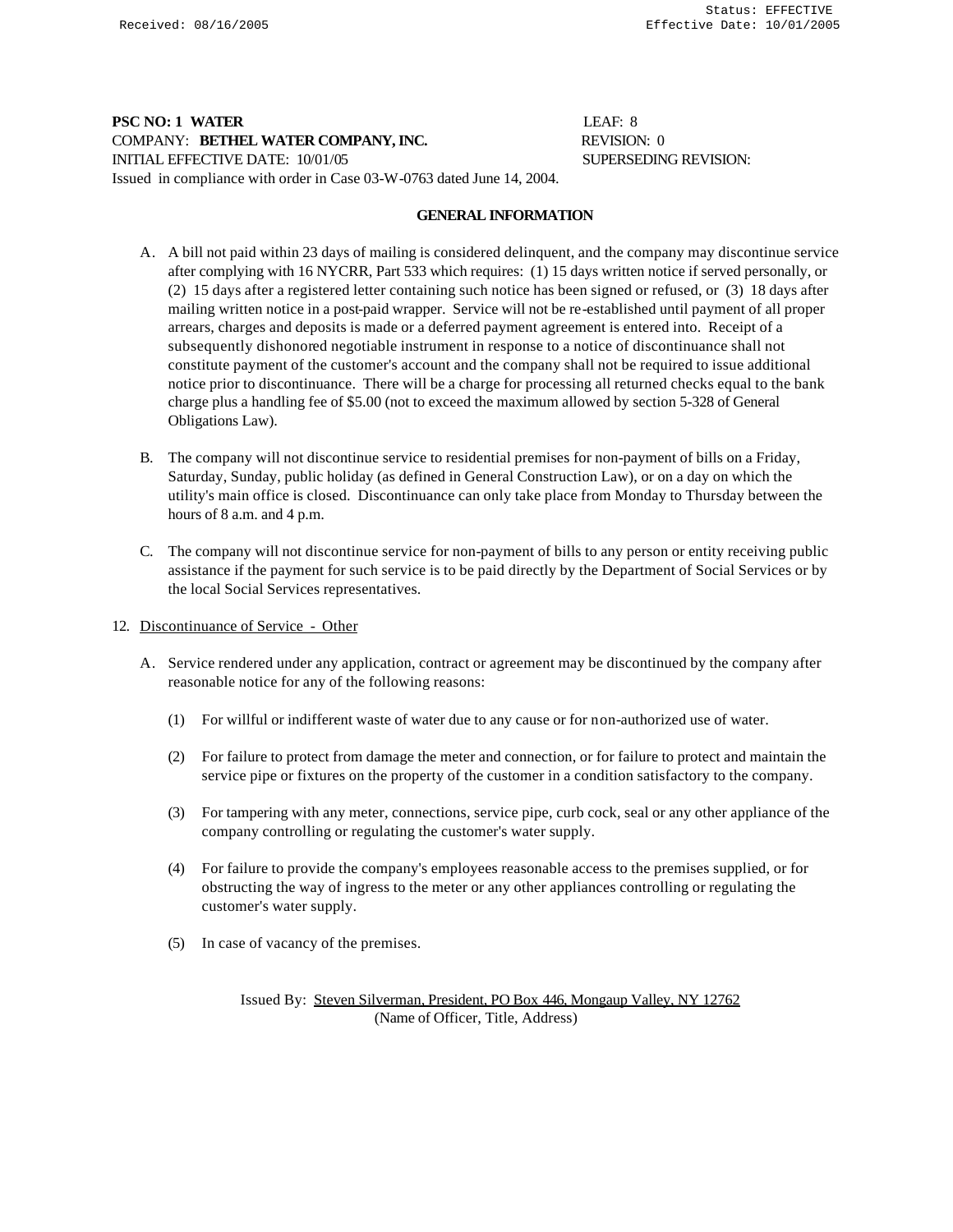# **PSC NO: 1 WATER** LEAF: 9 COMPANY: **BETHEL WATER COMPANY, INC.** REVISION: 0 INITIAL EFFECTIVE DATE: 10/01/05 SUPERSEDING REVISION: Issued in compliance with order in Case 03-W-0763 dated June 14, 2004.

### **GENERAL INFORMATION**

- (6) For cross connections.
- (7) For submetering or reselling water.
- (8) For non-compliance with water usage restrictions.
- (9) For violation of any rule or regulation of the company as filed with the Public Service Commission, provided such violation affects the reliability or integrity of the water system.
- B. Written notice of discontinuance of service shall contain the information required by 16 NYCRR Section 533.3 and will be given except in those instances where a public health hazard exists.
- C. The company may, at any time, temporarily discontinue water service in case of accident, or for the purpose of making connections, alterations, repairs, changes, etc.
- D. Except as stated in the preceding paragraph, or in the case of a violation that threatens the integrity of the water system, the company shall not discontinue service to any customer on a Friday, Saturday, Sunday, Public Holiday or on a day when the company is not open for business. Public Holiday shall refer to those holidays defined in the General Construction Law.

# 13. Discontinuance of Residential Service - Special Procedures

 If termination of service would result in serious impairment to health and safety, the company must delay the termination of service or, if service has already been terminated, must restore service, for thirty days under the following conditions:

- A. all occupants are either blind, disabled, 62 years of age or older or 18 years of age or under;
- B. a medical emergency exists; or
- C. if heating would be affected between November 1 and April 1.

 It is the customer's responsibility to notify the company that such conditions exist and to provide any required documentation. The company may require that the customer make appropriate arrangements to pay any arrears as well as pay current bills.

#### 14. Deferred Payment Agreements

 In addition to those circumstances in Section 13, the company will consider granting customers reasonable payment terms in cases where a customer is threatened with termination of service, or where the company has issued a backbill to a customer. Any such agreement may require the customer to make a reasonable down payment, and to pay current bills when issued.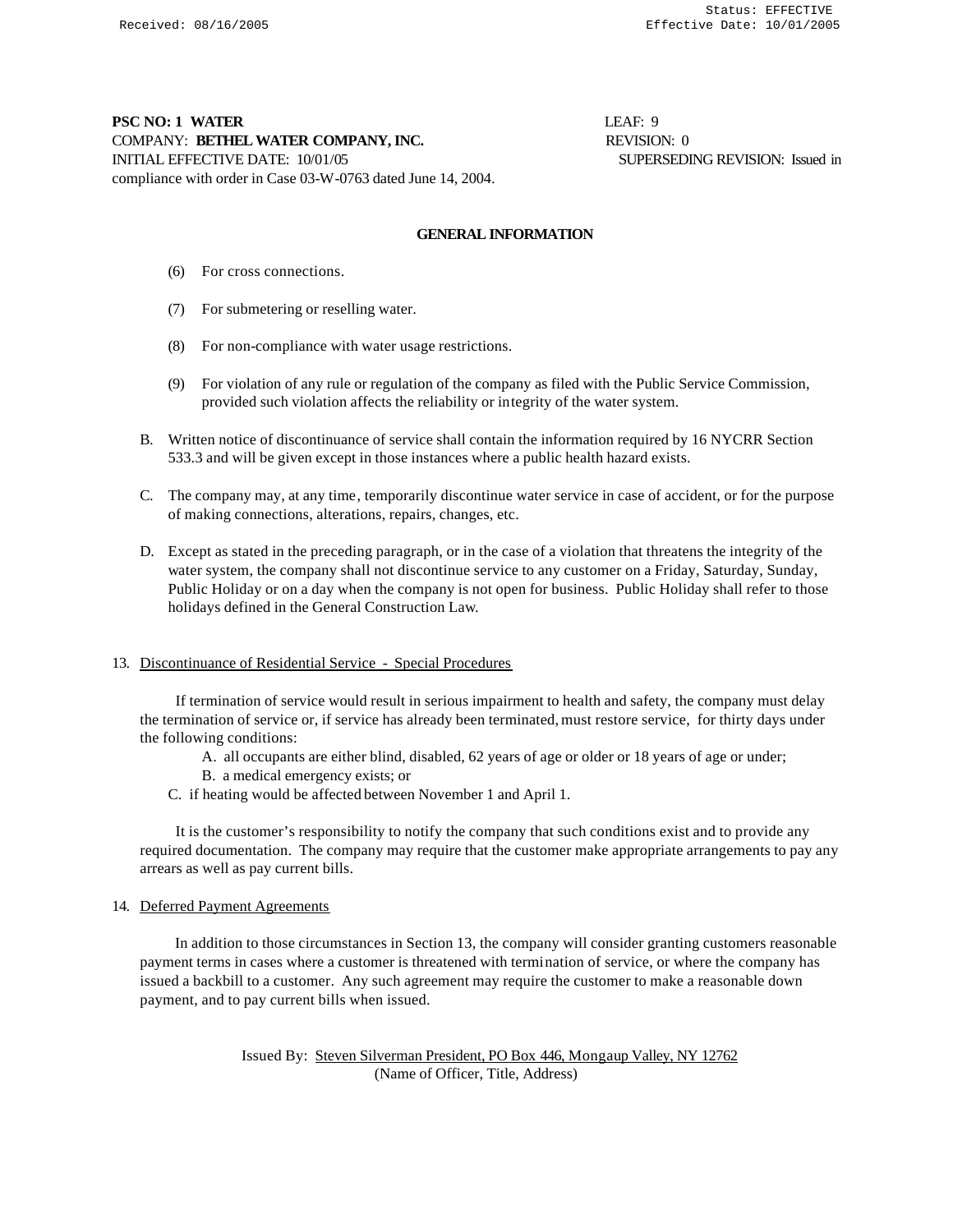# **PSC NO: 1 WATER LEAF: 10** COMPANY: **BETHEL WATER COMPANY, INC.** REVISION: 0 INITIAL EFFECTIVE DATE: 10/01/05 SUPERSEDING REVISION: Issued in compliance with order in Case 03-W-0763 dated June 14, 2004.

### **GENERAL INFORMATION**

# 15. Complaint Handling Procedures

- A. The company will promptly investigate and evaluate all complaints received from customers regarding bills for service rendered or required deposits. The results of the company's findings will be reported to the customer. During the period of investigation and evaluation, service will not be discontinued, nor shall a new notice of termination be issued, provided, however, that the customer will be required to pay the undisputed portion of any balance due, which may include bills for current usage.
- B. After the completion of such an investigation, if the company determines that the disputed service has been rendered, or that the disputed charge or deposit is proper in whole or in part, the company may require that the full bill or deposit be paid. Appropriate notices of the determination shall be given to the customer, and where notice of discontinuance of service was previously sent, or is served with the determination, such notice shall include a statement advising the customer of the availability of the Commission's complaint handling procedures, including the address and telephone number of the Department's Office of Consumer Services. Where prior notice of discontinuance was sent, company procedure provides for discontinuance of service if customer fails to pay the proper amount due and owing within 5 days after notice of the company determination was served personally on the customer or at least 8 days after mailing of the notice. Under no circumstances will discontinuance of service occur if so precluded by the Commission.
- C. In situations where the complaint procedures of the Commission have been invoked and it is determined that the disputed service has been rendered or that the disputed charge or deposit is proper and prior notice of discontinuance was sent, a customer's service will not be discontinued for failure to pay the amount found due and owing until at least 5 days after notice of the Commission's determination, where personal service is made, or at least 8 days after mailing of such a notice.

#### 16. Restoration of Service

 A charge will be made to restore service after discontinuance at the customer's request, for non-payment or for violation of these rules.

 This charge will be \$25.00 during normal business hours (8:00 a.m. to 4:00 p.m., Monday through Friday), \$40.00 outside of normal business hours Monday through Friday and \$60.00 on weekends or public holidays. The holidays for which the \$60.00 charge will apply are as follows:

| New Year's Day                                                               | Labor Day               |  |
|------------------------------------------------------------------------------|-------------------------|--|
| Dr. Martin Luther King, Jr. Day                                              | Columbus Day            |  |
| Lincoln's Birthday                                                           | Veteran's Day           |  |
| Washington's Birthday                                                        | <b>Thanksgiving Day</b> |  |
| Memorial Day                                                                 | Christmas Day           |  |
| Independence Day                                                             |                         |  |
| Issued By: Steven Silverman, President, PO Box 446, Mongaup Valley, NY 12762 |                         |  |

(Name of Officer, Title, Address)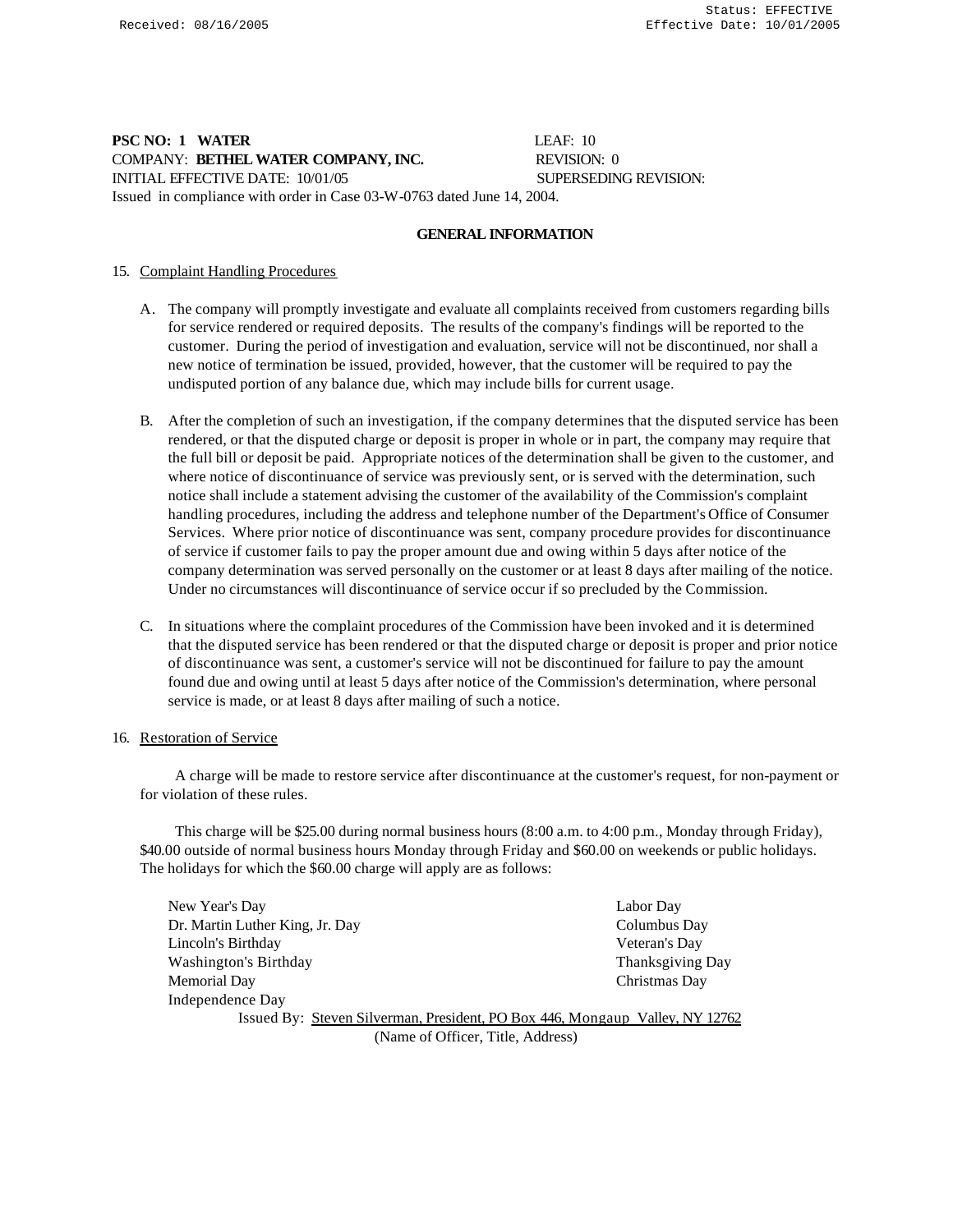# **PSC NO: 1 WATER** LEAF: 11 COMPANY: **BETHEL WATER COMPANY, INC.** REVISION: 0 INITIAL EFFECTIVE DATE: 10/01/05 SUPERSEDING REVISION: Issued in compliance with order in Case 03-W-0763 dated June 14, 2004.

### **GENERAL INFORMATION**

In a case where service is being restored after discontinuance for non-payment, the company may require full payment of all arrears as well as the restoration of service charge. If the company and the customer have entered into some form of payment agreement, the agreed upon down payment may be required before service will be restored.

If it becomes necessary to disconnect service at the main because of willful acts of a customer, the service restoration charge will include the actual costs incurred by the company to disconnect and reconnect the service.

#### 17. Interest on Customer Overpayments

The company will provide interest on a customer overpayment as follows:

- A. A customer overpayment is defined as payment by the customer to the company in excess of the correct charge for water service supplied to the customer which was caused by erroneous billing by the utility.
- B. The rate of interest on such amounts shall be the greater of the unadjusted customer deposit rate or the applicable late payment rate, if any, for the service classification under which the customer was billed. Interest shall be paid from the date when the customer overpayment was made, adjusted for any changes in the deposit rate or late payment rate, and compounded monthly, until the date when the overpayment was refunded.
- C. The company will not pay interest on customer overpayments that are refunded within 30 days after such overpayment is received by the company.

#### 18. Regulation

 All matters, rules and other situations concerning the rendering of water service which are not specifically covered herein or in a provision of the New York State Codes, Rules and Regulations and which are subject to the jurisdiction of the Public Service Commission, and for which a customer and the company cannot agree as to an equitable and fair solution will be referred to said Commission to be resolved. Either the customer or the company may request that a rule or provision of this tariff be changed for a particular situation.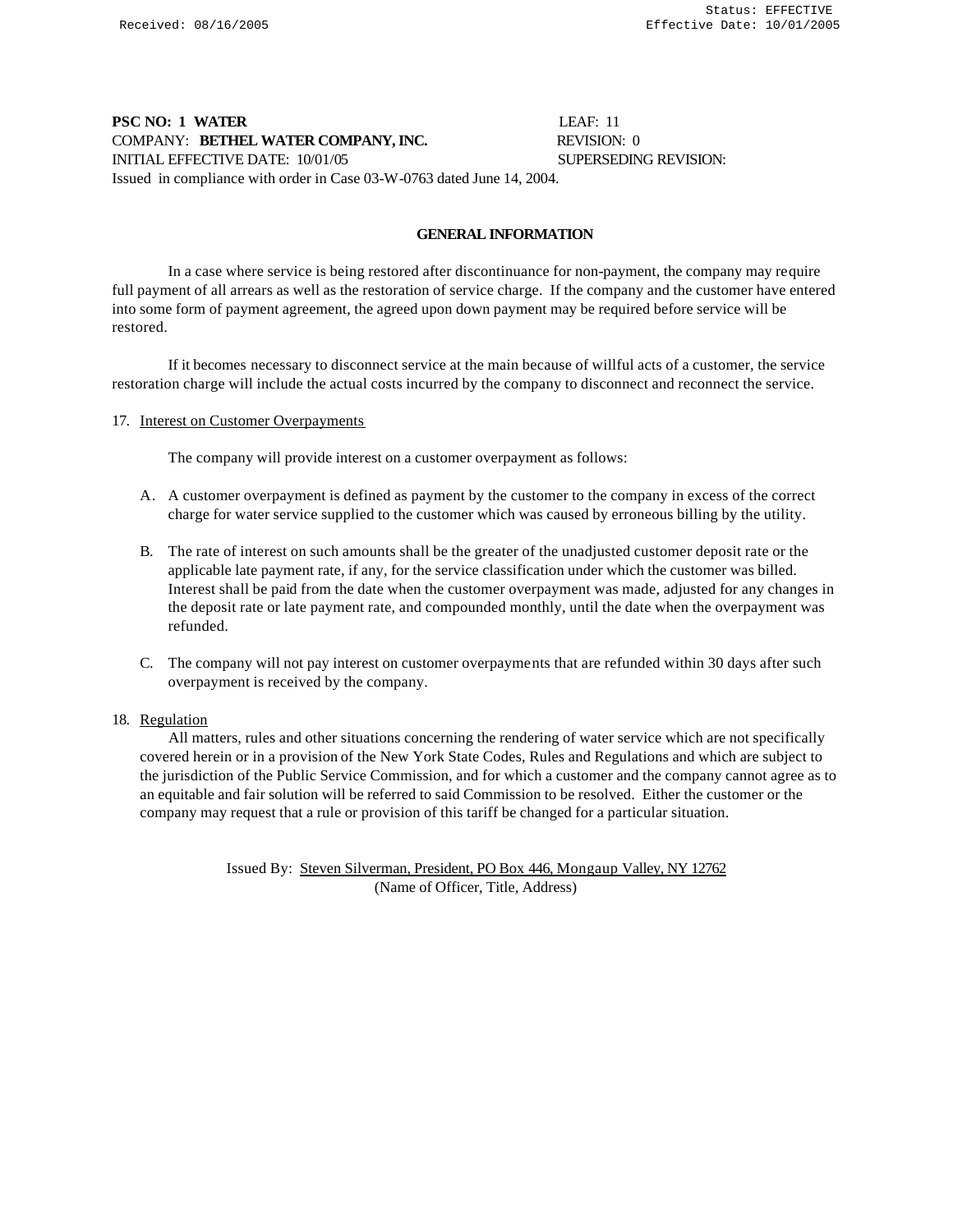# **PSC NO: 1 – WATER COMPANY: BETHEL WATER COMPANY INC. INITIAL EFFECTIVE DATE: June 1, 2021 Issued in Compliance with Order issued May 14, 2021 in Case 21-W-0048**

# **LEAF: 12 REVISION: 4 SUPERSEDING REVISION: 3**

## **SERVICE CLASSIFICATION NO. 1**

Applicable to use of Service for:

Residential, commercial, and general use.

#### Character of Service

Continuous.

Rate:

Annual - \$280.74

# Minimum Charge:

None

# Terms of Payment

Bills shall be rendered annually on June 1 of each year and are due and payable upon receipt. Bills not paid within 23 days of mailing are delinquent and the late payment charge becomes applicable and service may be discontinued after proper notice as required by law.

# Late Payment Charge

A late payment charge to be computed at the rate of 1 ½ percent per month, compounded monthly,may be applied to all balances left unpaid 23 days following mailing of the bill.

## Term

Terminable by the customer upon 10 days' written notice to the company.